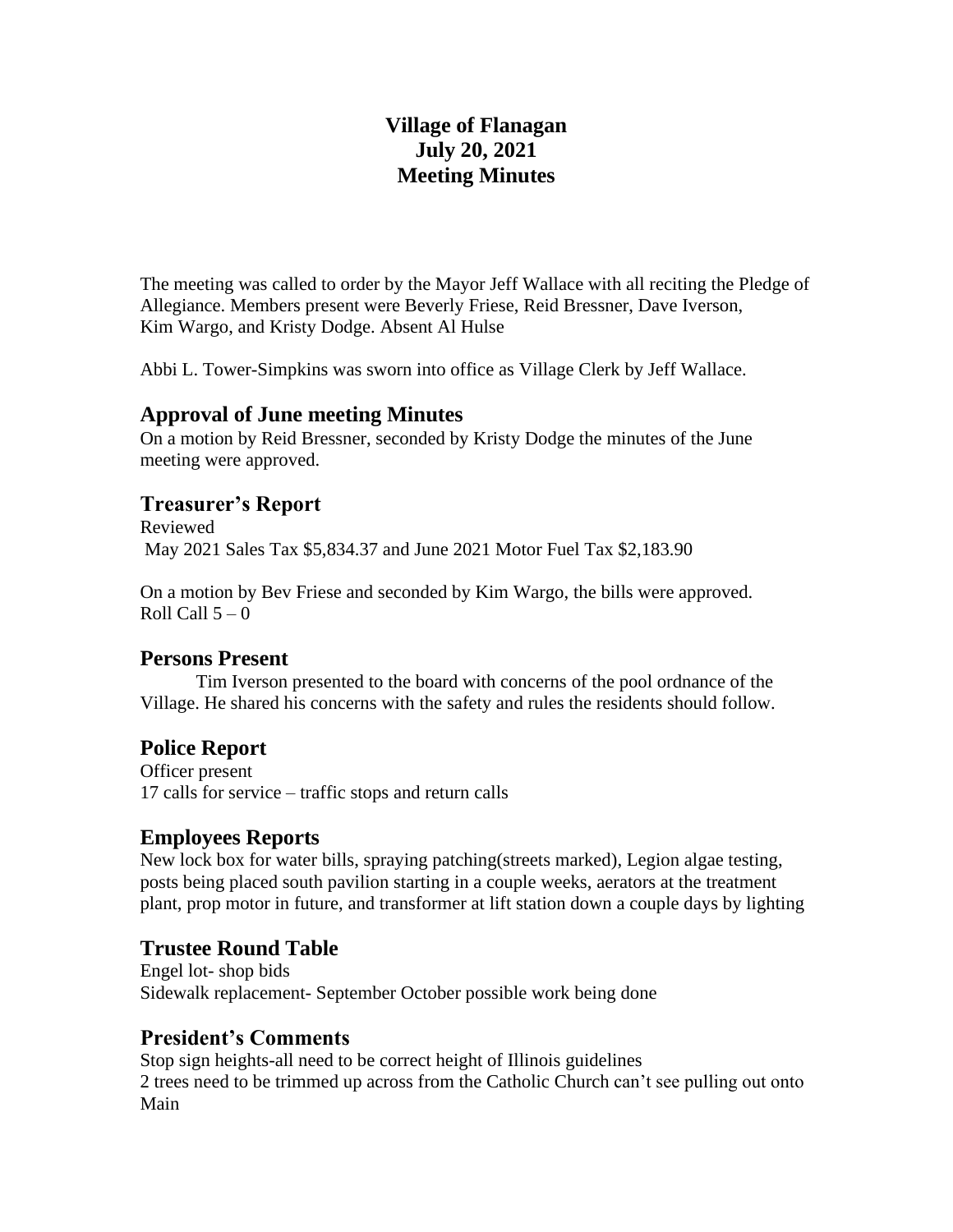Resident concerned with the bumps down Main St. – caused by summer/winter weather Street light out needs replaced-Ririe Park damage-toilets etc Streets and Alleys Nothing to report

### **Personnel Committee**

Hepatitis shots for employees due to working with the lagoons-if they want it

### **Zoning/Building/Ordinance Committee**

Resident wanting to add driveway-needs to be approved by Livingston County-Livingston County approved it

### **F.I.T. Team**

Nothing to report

### **Open Business**

Salem Water Tower-needs estimates

Utility Rates- The Trustees are reviewing the Villages water and sewer rates and that in order to maintain and keep our systems going it will be necessary to increase the rates. It was stated that Flanagan has one of the lowest water rates around for water/sewer/trash. Many options for increase were discussed. Water rates will be planned for the next meeting in August until resolved. Dave Iverson, Kim Wargo and Jeff Wallace will meet to put several proposals together.

#### **New Business**

Midwest Meter Quote (meter receiver) came in with \$7500.00 future plan-due to old equipment and can no longer get parts for it if something happened to it. The parts are no longer being produced.

Shop Bids-Sewer and water lines to the maintenance building (empty lot not an option to buy) 3 bids were presented by H.J. Eppel and Co., Opperman Construction and Popejoy The trustees will come back to the proposals at a later date.

On a motion by Dave Iverson, seconded by Kristy Dodge the meeting was adjourned and the board went into closed session.

### **Board reopened the meeting after closed session**

Roll Call

On a motion by Kristy Dodge, seconded by Kim Wargo, a pay increase to Julie Betts for \$500.00 a month. Roll Call 5-0 passed